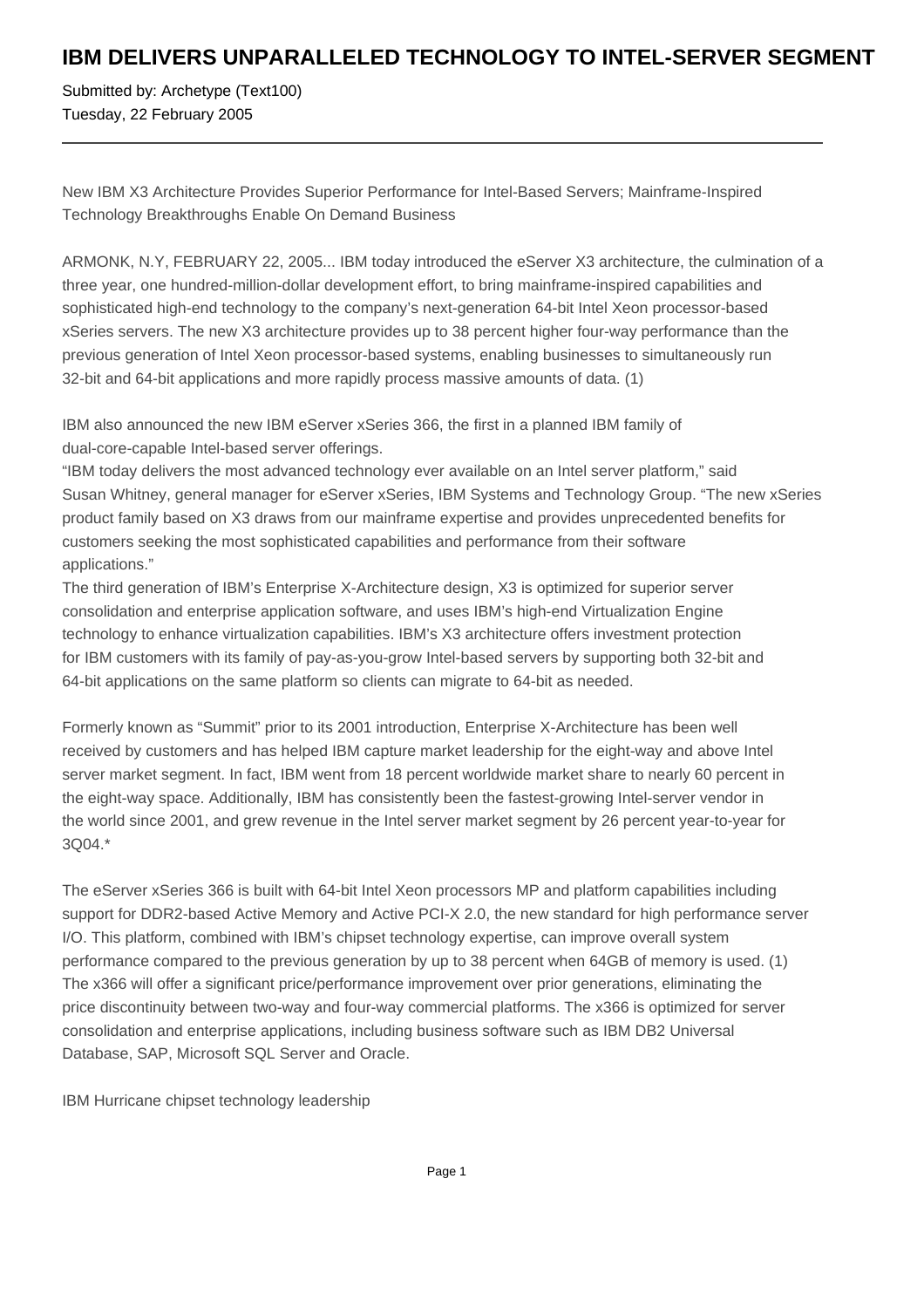Hurricane, the third-generation Enterprise X-Architecture chipset, is the heart of X3, providing the x366 with an integrated processor and memory controller that significantly reduces memory latency, improving response times and overall system performance for customers. The XA-64e chipset was specifically designed for xSeries by a cross-platform architectural team who has expertise from IBM's mainframe heritage. Some key advantages available exclusively from the Hurricane chipset include:

• Significant improvement in price-performance versus previous generation x365.

• Substantial improvement in processor-to-memory latency reduction critical for commercial enterprise workloads.

• Virtual XceL4v Dynamic Server Cache delivering intelligent caching with memory latency so low that a physical L4 cache is not necessary.

• Embedded Dynamic Random Access Memory (DRAM) with an integrated snoop filter and remote directory.

• Three scalability ports, each operating at 6.4 GB/s, among the fastest in the industry.

• Active PCI-X 2.0 up to 266 MHz – double the previous generation with backward compatibility to legacy PCI and PCI-X.

X3 Enables New Performance Records - x366 Beats Industry Benchmarks

• The x366 has set a new performance record for 4-way Intel Xeon processor-based servers on the TPC-C online transaction processing benchmark. The x366 achieved 141,504 tpmC (transactions per minute C) (2), delivering 48% better performance than the HP ProLiant DL580G2/3.0GHz system and 8% better than the HP ProLiant DL585 O850 2.6GHz system. (3)

• The x366 also set a new performance record for 4-way servers on the 300GB TPC-H business intelligence benchmark. The x366 achieved a Composite Query-per-Hour metric of 7,731.9 QphH@300GB, ranking it in the Top Ten TPC-H by Performance for the 300GB database. (4)

## Pricing and Availability

The IBM eServer xSeries 366 server is planned to be available in volume within 90 days. Pricing for the x366 will start at \$6,999 in the United States. IBM's eServer X3 systems will arrive concurrently with new scalable 64-bit x86 operating system software from major technology vendors including Microsoft, Red Hat and Novell.

## About IBM

IBM is the world's largest information technology company, with 80 years of leadership in helping businesses innovate. Drawing on resources from across IBM and key IBM Business Partners, IBM offers a wide range of services, solutions and technologies that enable customers, large and small, to take full advantage of the new era of e-business. For more information about IBM, visit www.ibm.com. ###

Information on IBM eServer is available at http://www.ibm.com/eserver. IBM news releases and fact sheets are available at http://www.ibm.com. The following are either trademarks or registered trademarks of International Business Machines Corporation in the United States or other countries or both: IBM, the IBM logo, eServer, xSeries, XA-64e, XceL4v and DB2.

Intel and Intel Xeon are trademarks or registered trademarks of Intel Corporation or its subsidiaries in